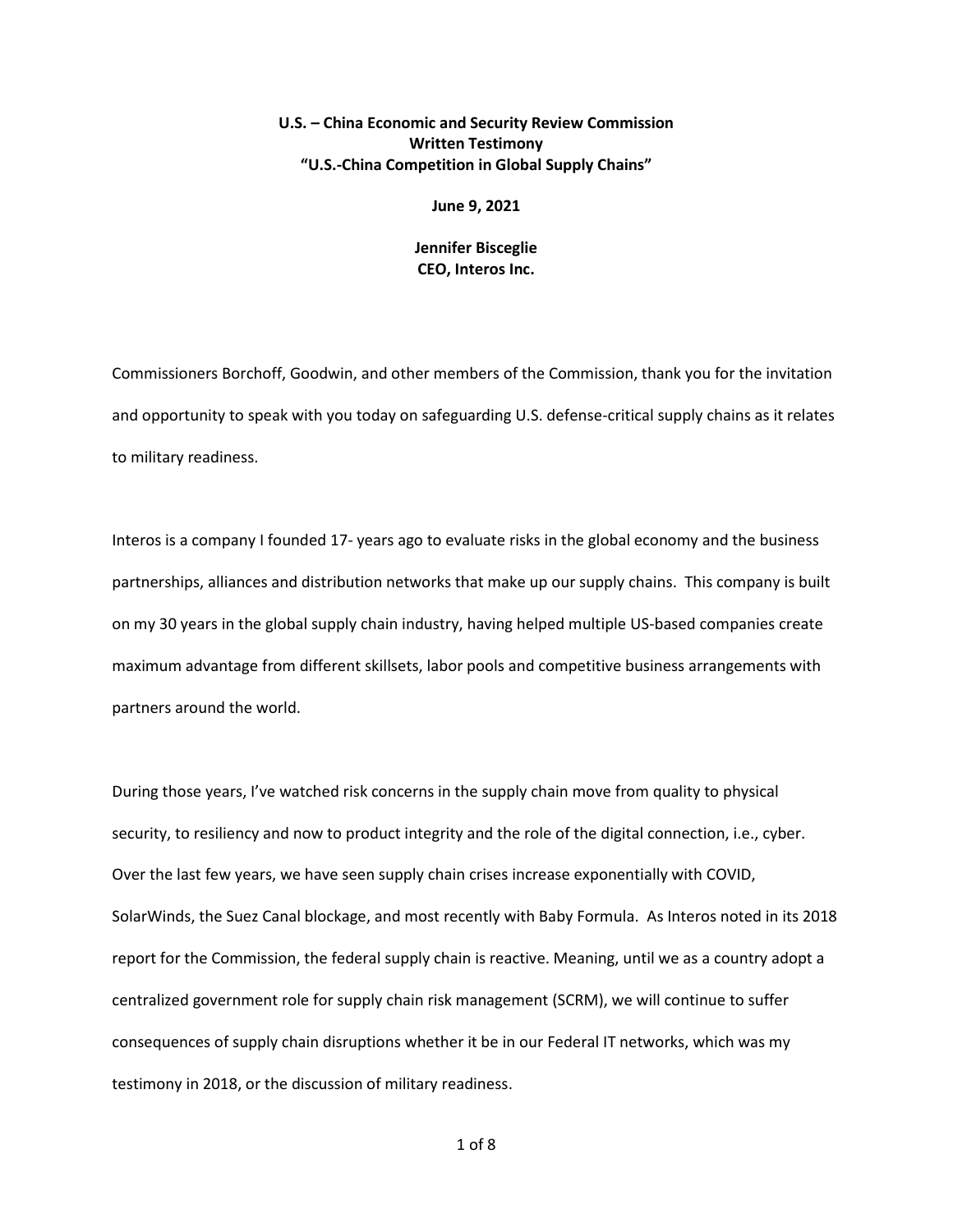Before addressing specific areas of today's hearing, I would like to stress that the principles of the 2018 report remain true today, and whether it is 5G, blockchain, the Internet of Things, or any other emerging technology, an underlying foundation for national security – both physical and digital - is an understanding of who the stakeholders are, where vulnerabilities lie, and having a strategy for managing the associated risk. The solution cannot be solely focused on the latest tools and technologies – cultures need to change, and money needs to be spent to educate people on their role in traditional risk management.

Given our position in the market, Interos has had the opportunity to work with public and private sector organizations spanning multiple industry verticals and the situation is always the same – if the organization doesn't take a focused and comprehensive approach to risk management, prioritized by senior leadership - there will be unnecessary exposure and invariably negative impact.

To further illustrate and outline the current federal posture for supply chain risk management:

- 1) Federal government laws and policies do not currently address risk management comprehensively. Rather, SCRM has been addressed in a somewhat disjointed manner across the various types of federal information systems, across initiatives designed to protect critical infrastructure or high-value assets and across national security systems as a further subset of federal information systems. Additionally, SCRM is held separate from cyber – and the 2 topics are in reality inseparable.
- 2) In the current SCRM ecosystem, responsibility for risk management is held at different levels within agencies, resulting in SCRM offices that function largely as under-resourced stovepipes,

2 of 8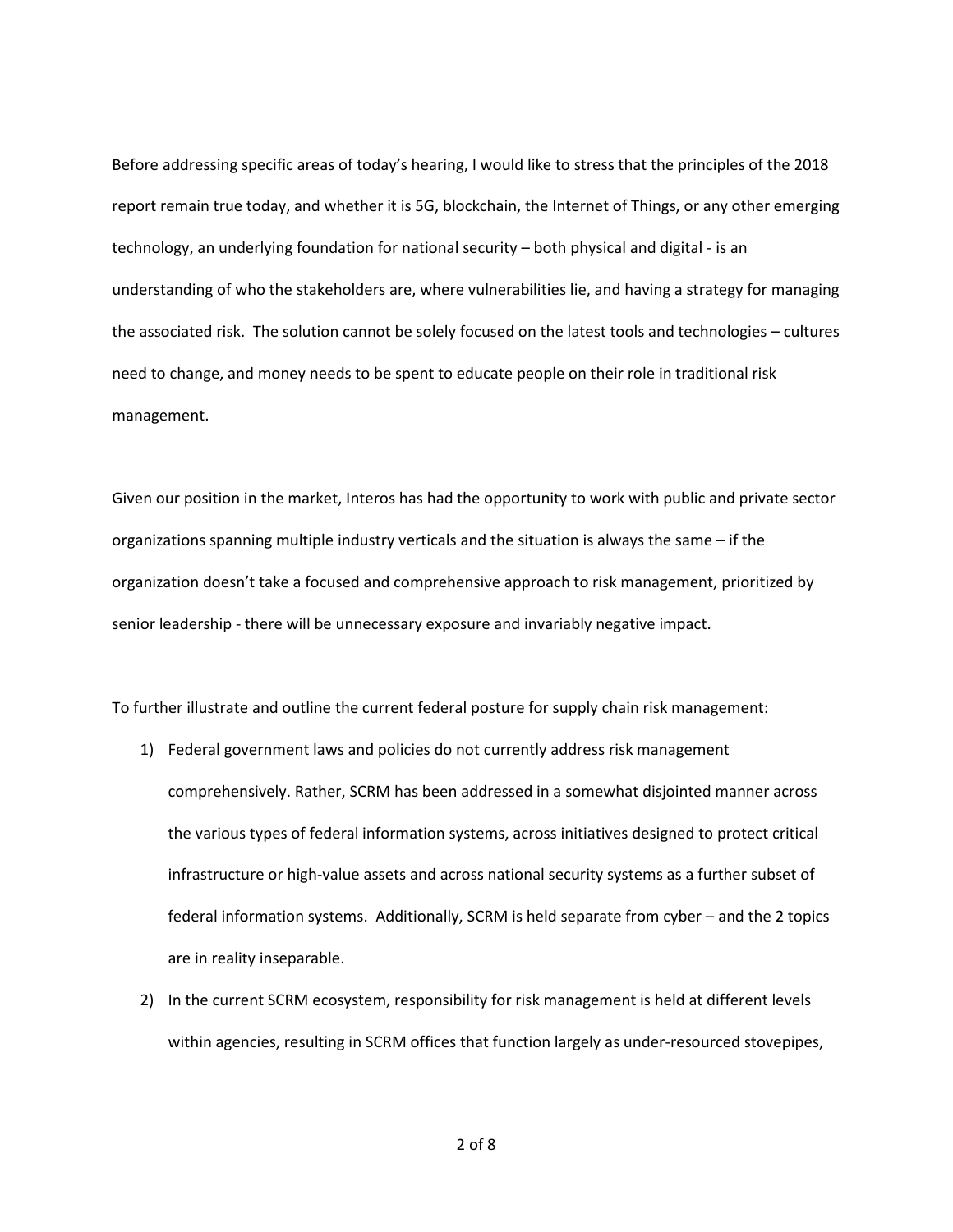often lacking executive sponsorship or oversight, and only catering to the needs and procurement policies of individual programs.

3) Policy needs to be instituted to support effective unclassified information sharing to end the redundant efforts within agencies and to maximize the investment in SCRM programs.

Moving to address the topic areas for today's hearing, I will further outline the current state of our global supply chains, out interconnectedness with China, and the landscape of federal supply chain risk and resiliency.

1. How reliant are U.S. defense contractors on second and third tier suppliers from China? For what sorts of components is reliance or exposure greatest? Where is our dependence greatest? For areas where it is impossible to answer these questions, what obstacles prevent use from understanding the answer?

In a single word, very. Interos recently took a look at just how reliant the US and the UK are on the Shenzhen region:

- 8,900+ US distinct entities buy directly from suppliers in the Shenzhen region.
- This number grows to over 76,000 entities when indirect suppliers at the second tier are included, and 195,700 at the third-tier level.
- 130+ distinct UK entities buy directly from suppliers in the Shenzhen region.
- The number grows to over 11,900 entities when indirect suppliers at the second tier are included, and 29,400 at the third-tier levels.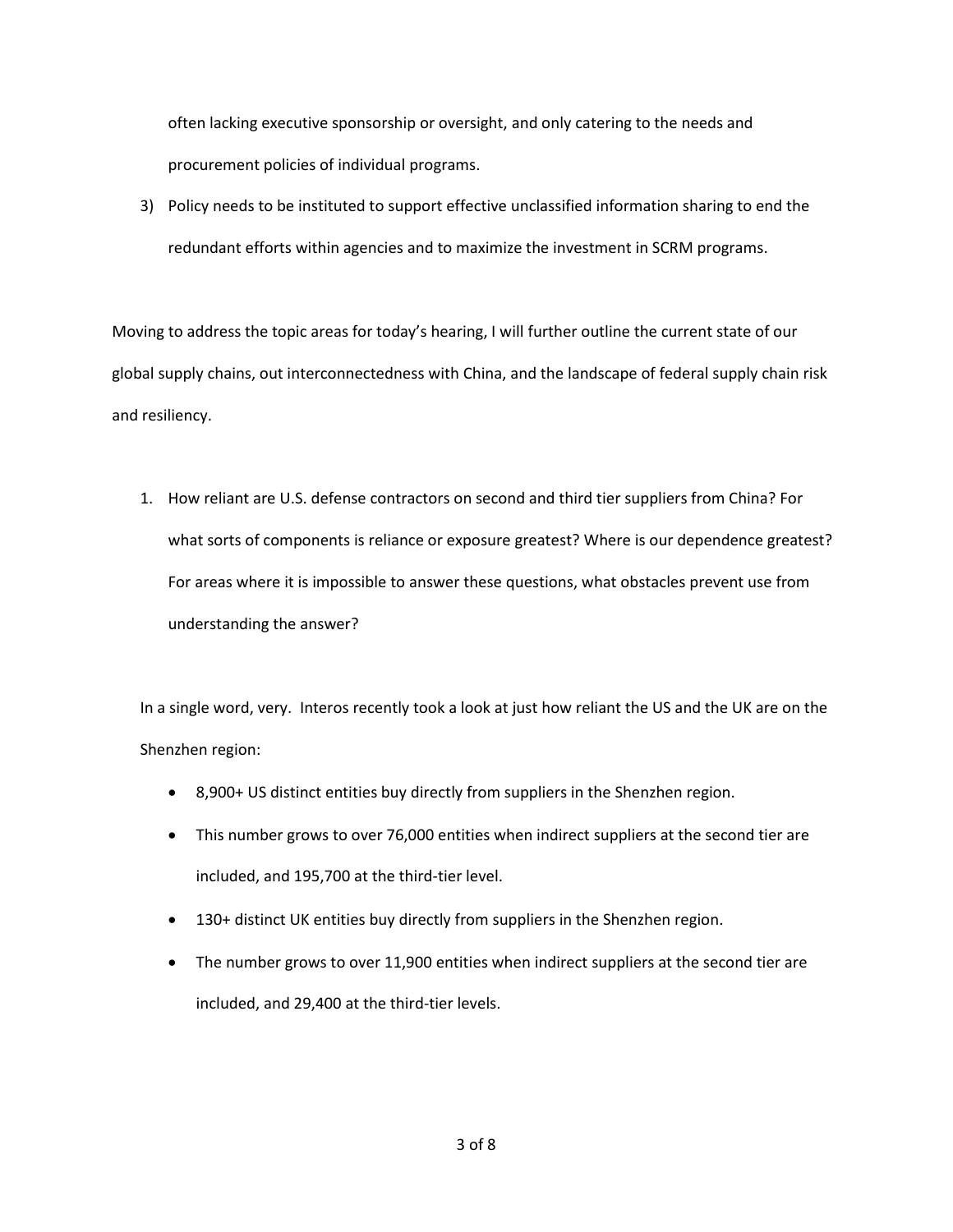2. What is the role of industry in mapping supply chains for critical materials and components used in U.S. defense systems? How should the U.S. government engage with industry in this area, and what does industry need (or not need) from the government to implement more robust solutions for achieving supply chain visibility? Where is private-public coordination most needed in securing supply chains critical to national security?

Industry is fully capable of mapping and monitoring supply chains for critical materials and components used in U.S. defense systems – anymore this is the cost of doing good business. Specifically, after the experiences of the past 2.5 years – from a pandemic to cyber breaches to a ship going sideways in a canal, not knowing is not good enough for business anymore. If the US government would request supply chain mapping and monitoring, as a part of normal business for industry, the flow down of this transparency would be included in the cost of the program and the shift would occur in delivery of the service. To be honest, as the world's largest buyer, as long as the US government asks for securing the supplier chains critical to national security – and is willing to pay for it – it will occur.

3. What are countries like Canada, Germany, and the United Kingdom doing to build more resilient and transparent supply chains? What types of requirements are in place in those countries to try and give their governments more visibility into companies' supply chains? In your work with executives, how do they view concentration in their supply chains? What challenges do they face in diversifying their supply chains?

All of these countries have the same or similar challenges to securing and diversifying their supply chains as the US does – so size and scale may change but the problem remains the same.

4 of 8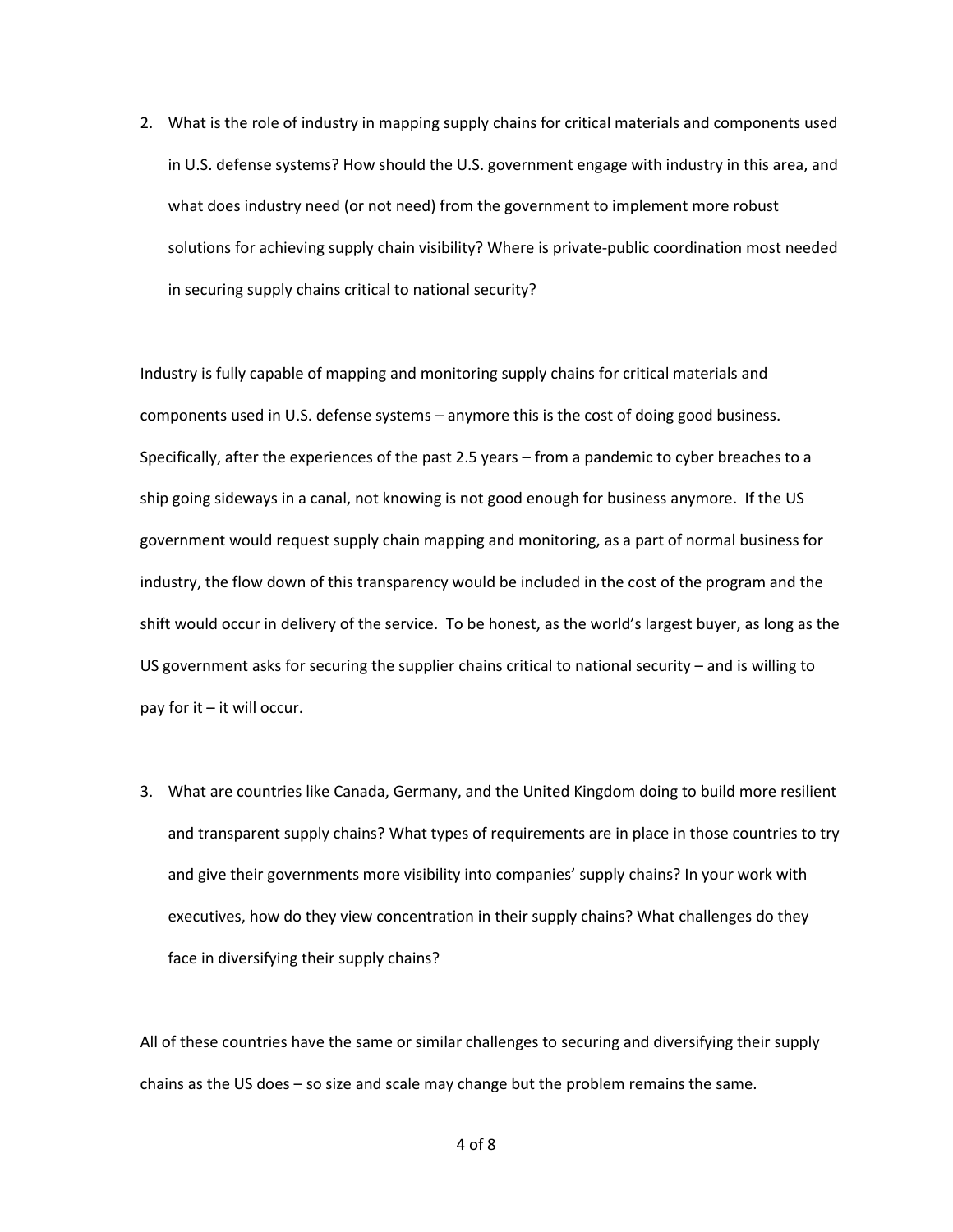Unfortunately, when we all started offshoring manufacturing back in the 1990s, we all simply got lazy and left supply chains very global, single threaded and fragile. The good news is, via the education of the past almost 3 years, we all realize that sometimes a global and unknown supply chain is not necessarily resilient - nor does it support National Security and military readiness. We now have the option to change. The challenge is going to be a strong enough desire, the right leadership and the available funding as security comes at a cost. But so does not being secure.

4. What challenges do companies face in mapping and monitoring their supply chains? What solutions or technologies, like artificial intelligence, can companies utilize to better map their supply chains?

While businesses are experiencing an average cost of \$184M per instance of supply chain disruption, Interos' recent study showed: (1) Only 11% of organizations monitor supplier risk on a continuous basis and (2) Only 19% have technology (automated/intelligent solutions) in place to gain visibility into interdependencies within their supply chain.

The good news is that there are technologies, including such offered by Interos, that offer continuous mapping and monitoring of supply chains using artificial intelligence. Specifically, the Interos platform ingests real-time data from a wide array or sources both public and commercial. New data is continuously ingested to provide supply chain awareness and our platform utilizes cutting edge technologies, including artificial intelligence, to sift through these large quantities of data. This technology allows us to not only map with accuracy, but also provide expert guidance across multiple risk factors including financial risk and geopolitical risk.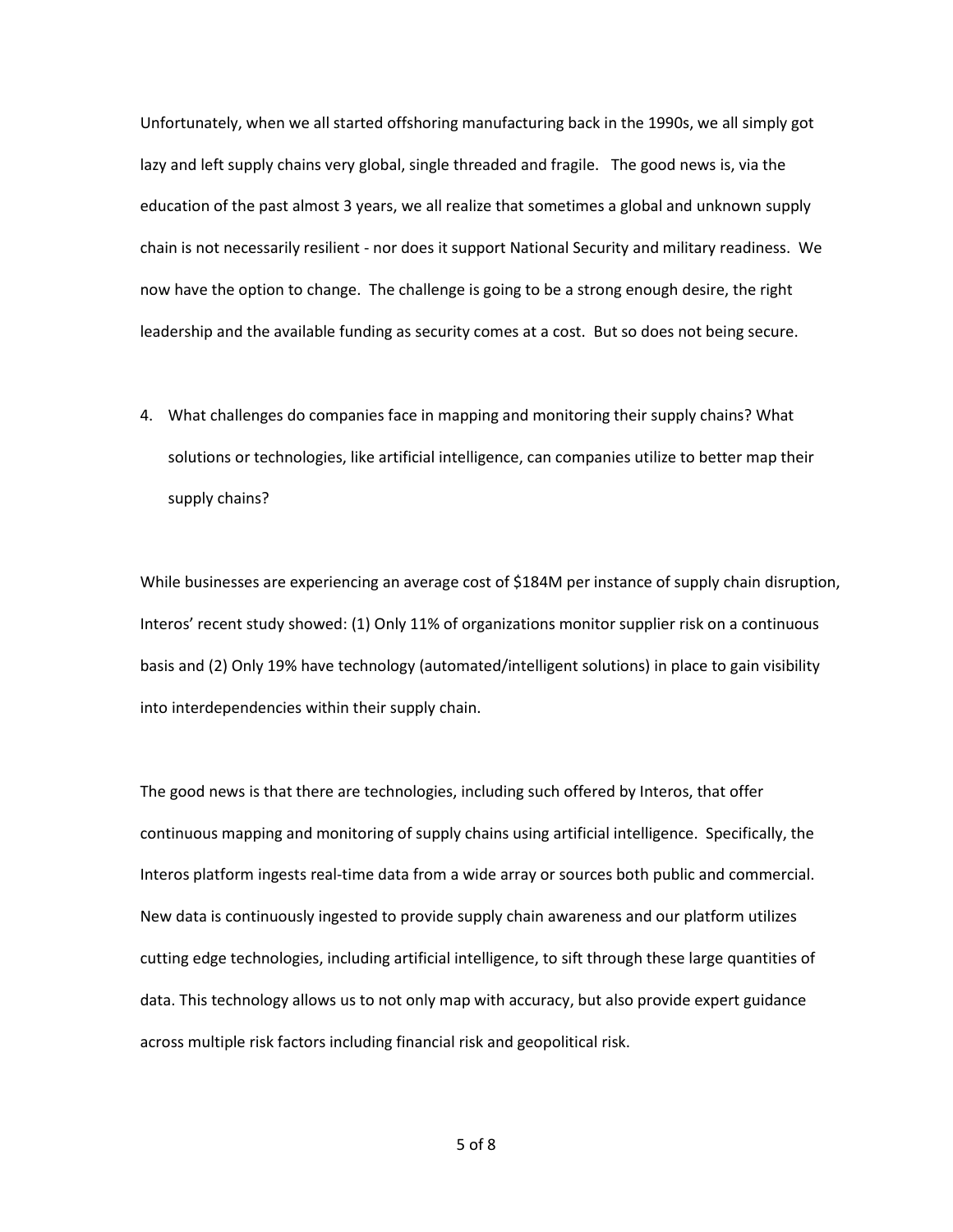It's worth noting, on average, using Interos' technology results in a reduction of over 8000 hours – almost a full man year – that used to be used for manual supplier assessments. This cannot – nor should it be - replicated by humans. National security and military readiness requires the adoption of the latest technologies and capabilities to get ahead of the negative impact vs always being in response and clean up mode.

5. Can you discuss how different tiers of suppliers may present different threats to U.S. national security? How far down the supply line should companies map?

This is a great question and a hard one, knowing that the malicious actors are 100% augmented by the normal dynamic business process, creating a constantly changing and uncontrollable extended supply chain network. In this, there really isn't a limit of tiers that we should be talking about, we should be mandating that the cost of doing business with the US Government is the requirement for supply chain mapping of your next tier supplier, and flow that down for ongoing illumination, as well as the continually monitoring of the network. Once this expectation is set, the US Government can begin to expect – and to receive – a more secure and operational resilient supply chain.

6. In its work with the Department of Defense, what types of vulnerabilities has Interos identified in supply chains providing critical goods for the military? How might China take advantage of these vulnerabilities, and what would that mean for military readiness?

The vulnerabilities identified are extensive and continuously changing based on what's happening in the world; everything from financial instability to cybersecurity, geopolitical and restricted entities, and now the rise of Environmental, Social, Governance (ESG) and sustainability.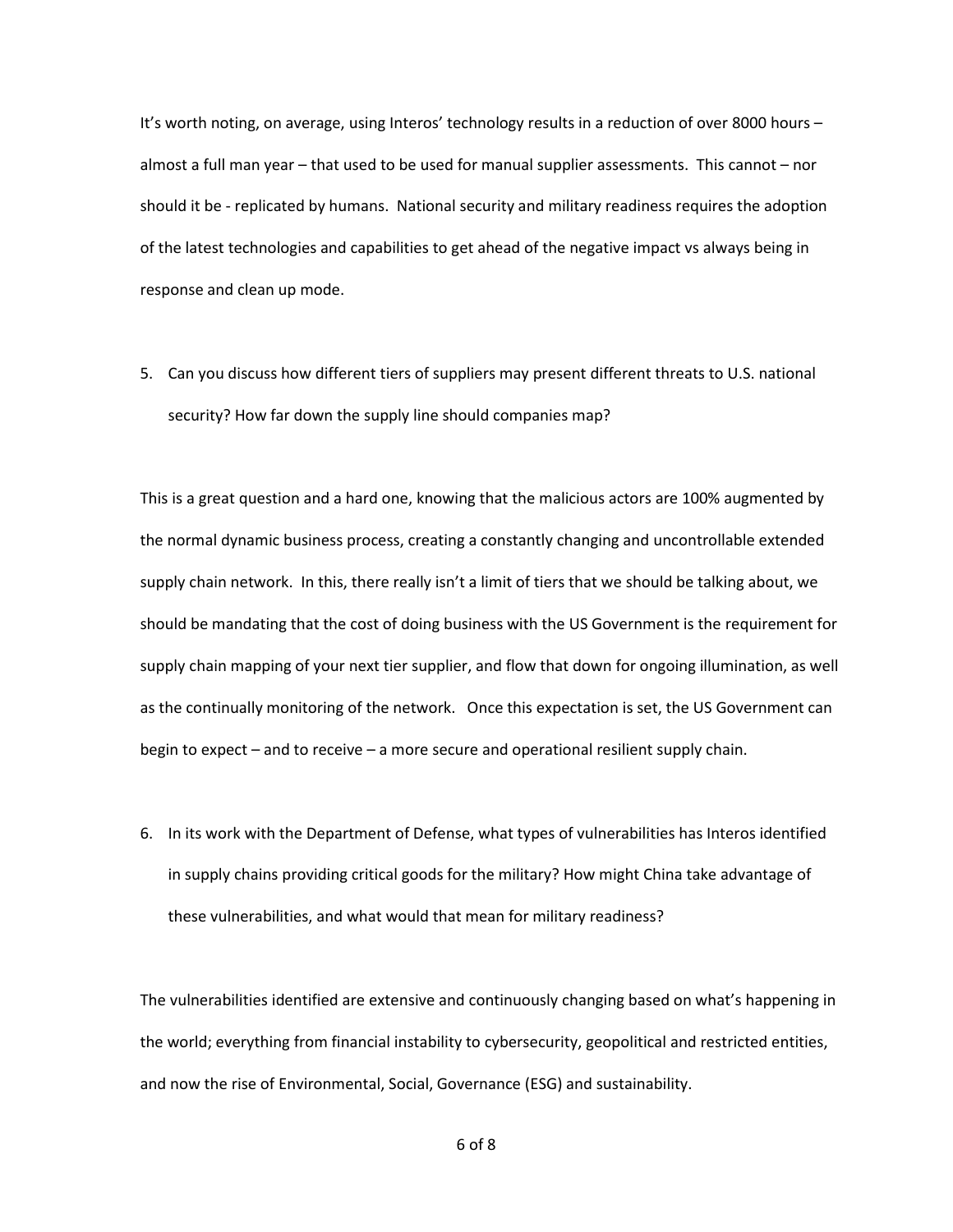7. The Commission is mandated to make recommendations to Congress. Do you have other policy recommendations would you make based on the topic of your testimony? Specifically, what are several first steps the government should be taking to improve supply chain security?

## Interos recommends 4 steps:

**Embrace an Adaptive SCRM Process –** Military readiness and national security have increased reliance on the private sector and commercial off-the-shelf products. These products have increasingly complex and globalized supply chains, many of which include commercial suppliers which source from China. These supply chains morph over time as companies develop new technologies and partner with new suppliers, thus effective SCRM policies must be able to adapt as well. It's not the supplier we know, it's the embedded and other unknown industry partnerships that potentially cause us harm.

**Promote Supply Chain Transparency -** Supply chain transparency increases our national security posture by enabling the federal government to source responsibly and securely, and by improving the government's ability act with a ready military at the moment needed – as well as the ability to proactively de-escalate when the opportunity presents itself. The government should partner with industry to push for transparency on the part of all tiers of suppliers according to the level of risk management rigor required (not all programs and suppliers present the same level of risk).

**Centralize Federal SCRM Efforts -** The U.S. government lacks a consistent, holistic SCRM approach – and does not realize the forever connection of the physical and cyber supply chain as seen in the separate authorities of the DoD, DHS CISA and the SEC. The conflicting and confusing laws and regulations result